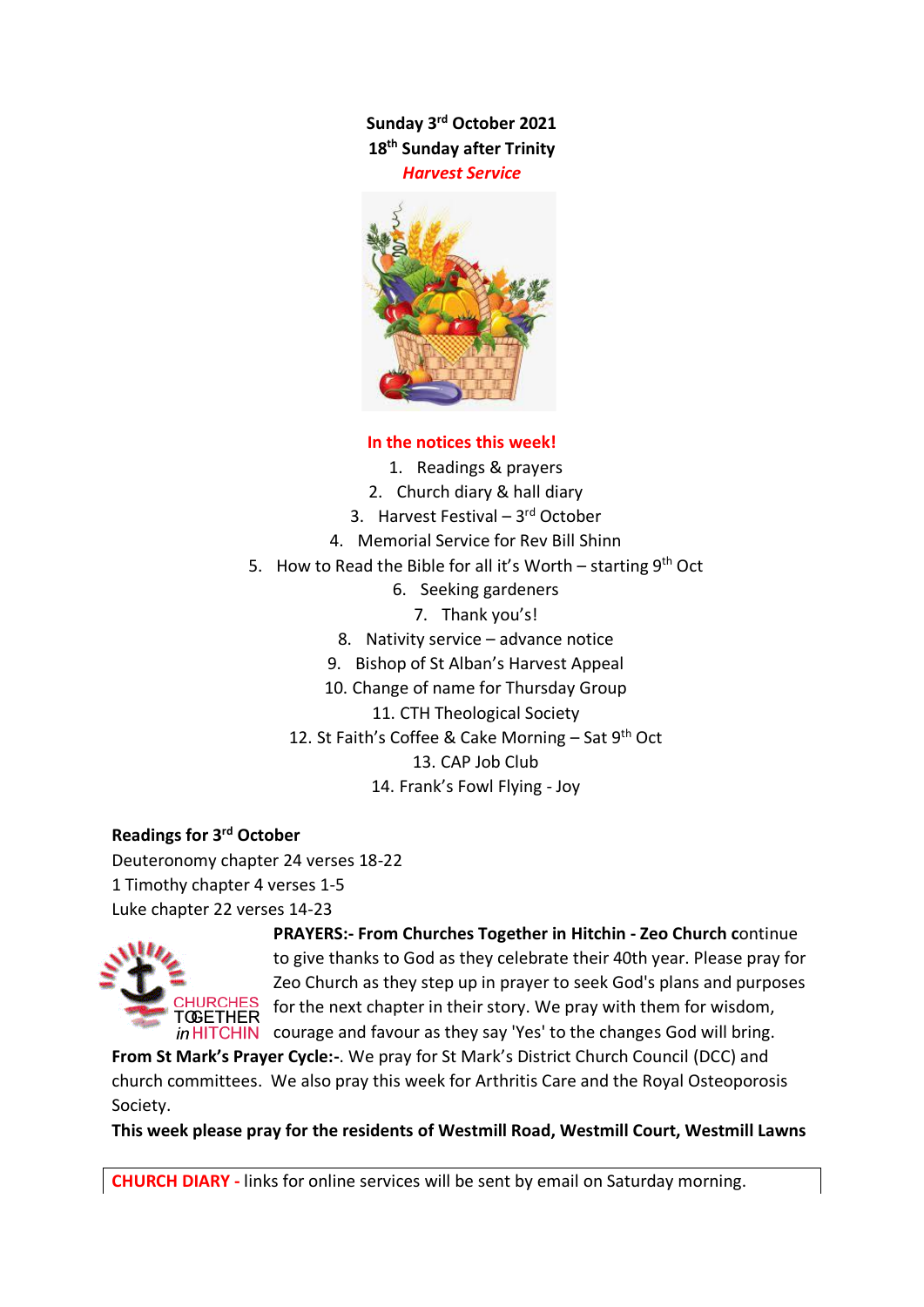**Friday 1st October – 9.30-11.00am Little Lions**

**2-4.30pm – Friday Friendship Club –** (previously known as Thursday Group **-** see below) **1.30pm World Day of Prayer Service** at St Mary's Church

**Sunday 3rd October – 8am Holy Communion** in church. **10am Harvest Family Communion** in church and livestreamed on Youtube. **Coffee** after the service – *please bring your own cups, it really helps!*

**Monday 4 th October - Reading & reflection** with Nick on Youtube. **Wednesday 6 th October – 9.15am Morning Prayer** in church. **Thursday 7th October – 6.30pm - GWNN Sunday 10th October - – 8am Holy Communion** in church. **10am Holy Communion** in church and livestreamed on Youtube. **Sunday School & children's groups.**

## **HALL DIARY**

These are the 'outside' hirers – all church related events are listed above. **Monday 4 th** – Signing group 8.30am-3pm **Tuesday 5 th** – Jo Jingles 9.30-12.30: Rainbows 5-6pm: Antenatal Yoga 7-9pm **Wednesday 6 th** – Home Education Hub 11am – 4.00pm: Yoga 5.15-7pm **Thursday 7 th** – Childminders Support Group 9.30-11.30am: Dorothy Wells Violin Group 4- 5.30pm

*This week our friends without computers will receive a copy of the sermon given by Nick on 26th September.*

## **CHURCH & COMMUNITY NEWS**

## **HARVEST FESTIVAL SERVICE –** *THIS SUNDAY!*

The Pastoral /Bereavement Group will be co-ordinating the distribution of Harvest Gifts following the service and will be delivering small gifts to sick and housebound people and to those who have recently been bereaved. **(Gifts of small parcels of fruit, and small bunches of flowers would be most welcome, please).**

As we did in previous years the church will also be supporting '**Helping Herts Homeless',** with non-perishable contributions.

**We would be grateful for gifts of: - Coffee, Tea, Sugar, Sweet Biscuits, Jars of Jam, Cereals, Tins of Beans, Cola/Lemonade, Soup, Fruit, Pasta etc. – but please no alcohol.**

Thank you for your support.

St Mark's Pastoral/Bereavement Group

**MEMORIAL SERVICE FOR REV BILL SHINN** – Many of you will have known Rev Bill Shinn, who had longstanding connections with St Mark's, and who died at Elmside last winter. A Memorial Service for Bill will be held on **Tuesday 12th October at 2pm at St Mary's,** followed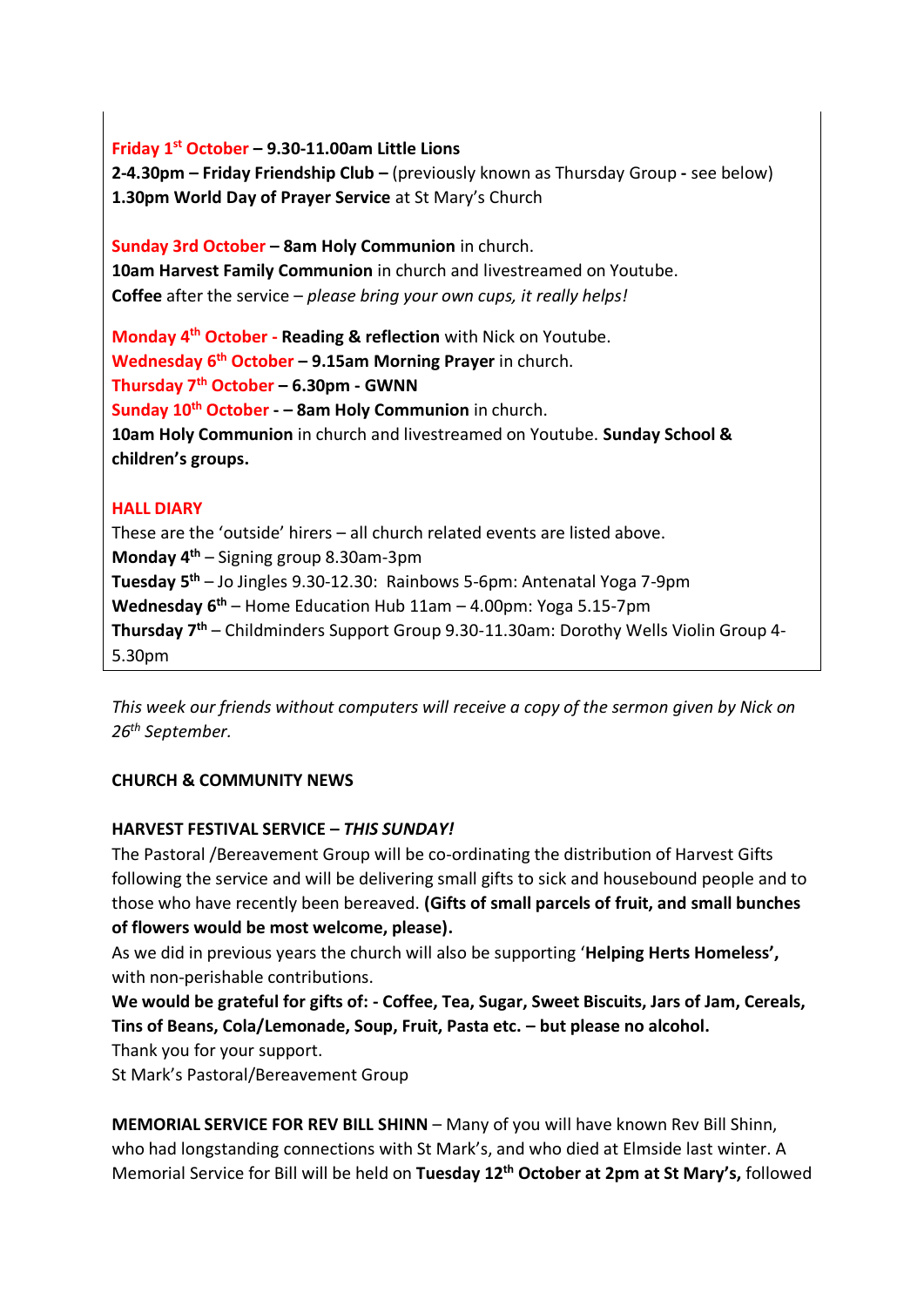by refreshments in Church House. The family would welcome anyone who knew Bill and would like to attend. They would also be grateful if anyone would be able to provide a cake for the refreshments, and/or help serve at Church House – please let Joy know via [admin@stmarks-hitchin.org.uk](mailto:admin@stmarks-hitchin.org.uk)



# **HOW TO READ THE BIBLE FOR ALL ITS WORTH** A group will be meeting to discuss the book *How to Read the Bible for All its Worth* on Saturday mornings, 9.30am at the Vicarage, beginning on **Saturday 9th October.** There will be pastries and tea/coffee for those who wish to partake. Any and all are welcome: if you'd like to join, please let Nick know on [nick.smith@stmarks](mailto:nick.smith@stmarks-hitchin.org.uk)[hitchin.org.uk](mailto:nick.smith@stmarks-hitchin.org.uk) or 01462 434 686.

You'll need to buy a copy of the book (see below)

but if there's any difficulty (practical or financial) with getting hold of a copy please speak to Nick.

The book is available from Eden at [https://www.eden.co.uk/christian-books/bible](https://www.eden.co.uk/christian-books/bible-study/bible-study-reference-books/bible-introduction/how-to-read-the-bible-for-all-its-worth/)[study/bible-study-reference-books/bible-introduction/how-to-read-the-bible-for-all-its](https://www.eden.co.uk/christian-books/bible-study/bible-study-reference-books/bible-introduction/how-to-read-the-bible-for-all-its-worth/)[worth/](https://www.eden.co.uk/christian-books/bible-study/bible-study-reference-books/bible-introduction/how-to-read-the-bible-for-all-its-worth/) or, if speed of arrival is required, it can also be purchased at [https://www.amazon.co.uk/How-Read-Bible-All](https://www.amazon.co.uk/How-Read-Bible-All%20Worth/dp/0310517826/ref=tmm_pap_swatch_0?_encoding=UTF8&qid=1632056192&sr=8-1) [Worth/dp/0310517826/ref=tmm\\_pap\\_swatch\\_0?\\_encoding=UTF8&qid=1632056192&sr=8-](https://www.amazon.co.uk/How-Read-Bible-All%20Worth/dp/0310517826/ref=tmm_pap_swatch_0?_encoding=UTF8&qid=1632056192&sr=8-1) [1](https://www.amazon.co.uk/How-Read-Bible-All%20Worth/dp/0310517826/ref=tmm_pap_swatch_0?_encoding=UTF8&qid=1632056192&sr=8-1)

**SEEKING GARDENERS…** Would anyone like to join the small but happy band of Church Gardeners? They meet at about 10.30 on Saturdays for an hour or so and do a grand job of keeping our Church gardens looking lovely. You don't have to commit to every week, just occasional help would be much appreciated, and you don't need green fingers, just enthusiasm! Contact Kevin via [admin@stmarks-hitchin.org.uk](mailto:admin@stmarks-hitchin.org.uk) if you're interested in knowing more.

**THANK YOU –** to everyone who supported our Cake Stall in town last Saturday by baking or buying, or by doing a stint on the stall. We raised £163 for church funds.

**THANK YOU FROM JOY** – to everyone who supported her Macmillan Cream Tea on Sunday, £165 was raised for Macmillan Cancer Support, and an enjoyable time was had by all.

**WE KNOW IT SEEMS EARLY BUT**… This year's nativity will be at 10am on Sunday 19th December. The Pathfinders (yr 3 to yr5) will be leading this service which will be an adapted scratch nativity where all children can join in on the day. If you are a Pathfinder parent please could you let us know if your Pathfinder would like a speaking part (this can be just narrating) by the end of October. We will be rehearsing during church on 5th and 12th December and at 9am on 19<sup>th</sup>. If you can't come to every rehearsal that'll be OK but the more the better. Thanks Pippa and Rachel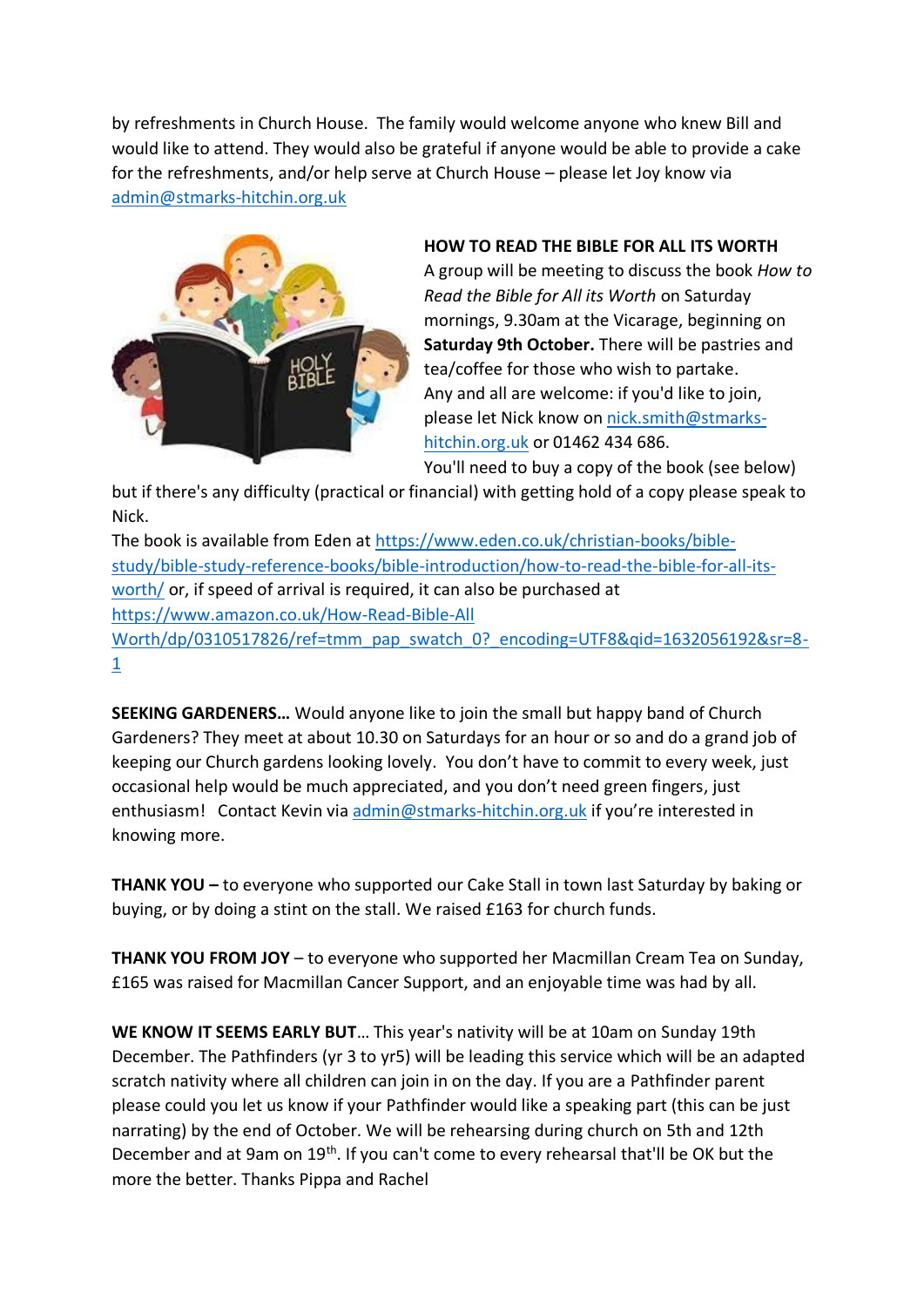**BISHOP OF ST ALBANS HARVEST APPEAL - `WATER IS LIFE'** Each year, St Mark's supports



the Harvest Appeal being promoted by the Bishop of St Albans across the diocese. This year, its theme is `Water is Life' and the aim is to help churches in the Democratic Republic of Congo (DRC) in their work of supplying clean, safe water to their communities. Due to civil war and poverty, up to 70% of DRC's people use unsafe, dirty water with all the consequent effects of disease and generally poor health. A scheme of `transformation training sessions' has been developed by local Christian communities, overseeing the major structural work required to provide clean water and improved sanitation. Advice and

support is also given to local people to raise awareness of good hygiene practices. The money from the Appeal will enable this scheme to spread to a greater number of people. For more information, go to [Bishop's Annual Harvest Appeal -](https://www.stalbans.anglican.org/faith/bishop-s-annual-harvest-appeal/) Diocese of St Albans [\(anglican.org\)](https://www.stalbans.anglican.org/faith/bishop-s-annual-harvest-appeal/)

If you are able to give, please do so either by using one of the gift envelopes in church this Sunday and at our Harvest services on the 3rd October, or online via the St Mark's website [www.stmarks-hitchin.org.uk](http://www.stmarks-hitchin.org.uk/) - click on the orange 'Donate' button and choose **2021 Harvest**  from the drop down menu**.**

Many thanks as ever for your generous support.

**CHANGE OF NAME FOR THURSDAY GROUP** In future the group will be known as the Friday Friendship Club and we will meet in the church hall on the first Friday of each month. Meetings will start at 2pm and finish by 4.30pm. A charge of £2 to cover refreshments will be collected and a raffle will be held. From the New Year when we hope to have a full programme, the admission will be reviewed.

Our next meeting on **October 1st** will be a quiz and a chance to choose your Christmas meal. We are a very informal group - anyone who would like to know more please contact Val via [admin@stmarks-hitchin.org.uk](mailto:admin@stmarks-hitchin.org.uk)

#### **CHURCHES TOGETHER IN HITCHIN THEOLOGICAL SOCIETY**

St Mary's and CTH are starting a new venture - a once a month Theological Society to tackle issues relating to our beliefs in God. The Rev Charmaine Sabey-Corkindale, who has suggested the idea, comments: `All are welcome to come and enjoy listening to speakers on various topics and participate in the discussions. It is an opportunity to challenge or confirm views and thinking on faith and life in the 21st century'.

It will begin on **Sunday 10th October, 6.30 to 7.30pm in St Mary's Church** when the theme, presented by a panel of speakers, will be `What is theology?'. Themes for future meetings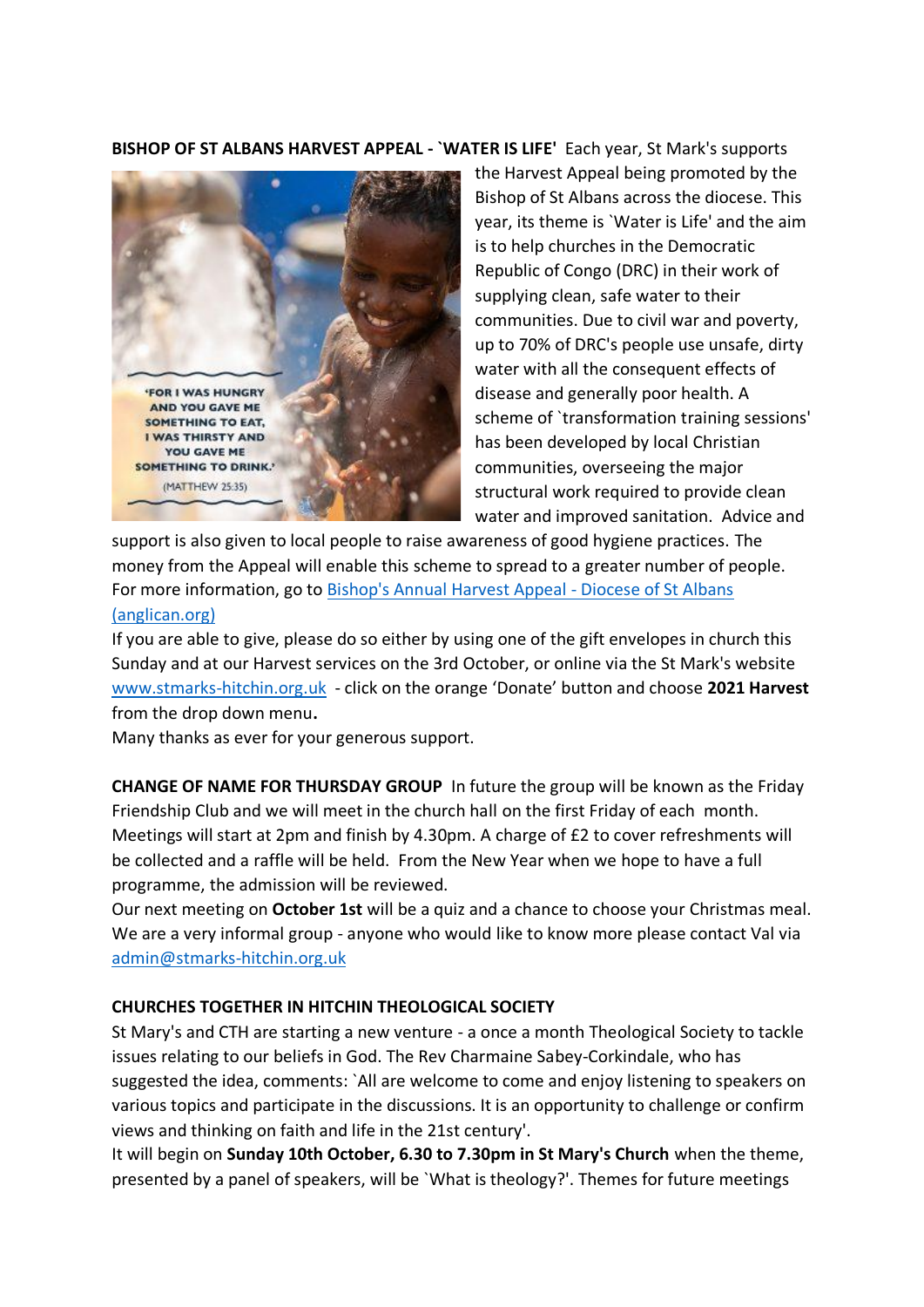include `The pursuit of happiness', `Stars and bright sky - Science and faith' and `Diversity in unity - disagreeing kindly'. Do come along to the first and try it out. Further information from Charmaine on 01462 435497 or John Richardson on 07505 426876.

**ST FAITH'S COFFEE & CAKES MORNING** will be held on Saturday 9th October 10-12 in their church hall. Do join them and support their monthly fundraising.

**CAP JOB CLUB** continues every Wednesday 10am-12 noon for 6 more weeks If you know of anyone looking for work, we are running an 8-week course. You can just turn up at Zeo Centre Bedford Rd, Hitchin SG5 1HX and receive help and support with job searching. For more info contact: **Ismith@capjobclubs.org/** mobile 07931833838.

#### **FRANK'S FOWL FLYING!**



Hi me again. Over the last few weeks, early in the morning, the Husband and me have been witness to the "Goose fly pass". We are directly beneath their flight path so get an excellent view of the display. There are 7 of them in total, 6 of whom fly in an almost perfect traditional "V" shaped formation - that is with the exception of Frank as we have named him. Frank has just obviously not got the hang of things yet and spoils every journey by being very much out of alignment

whenever they appear. His aerial positioning varies from lagging behind to being askew on one side or the other of the main group and has even been spotted flying over on his own a good couple of minutes after the main group have flown over. Frank's erratic posturing and timing is, not surprisingly, a cause of great annoyance to the Wing Commander at the head of the display who can be heard calling "FRANK, FRANK, FRANK !!!!!" in an effort to get the wayward one to fall into line. Frank has definitely not yet got his pilot's licence, obviously



not even read the instruction manual and certainly missed out on the lesson on aerodynamic efficiency or is just plainly an obstinate rebel! Have you seen them? Joy x